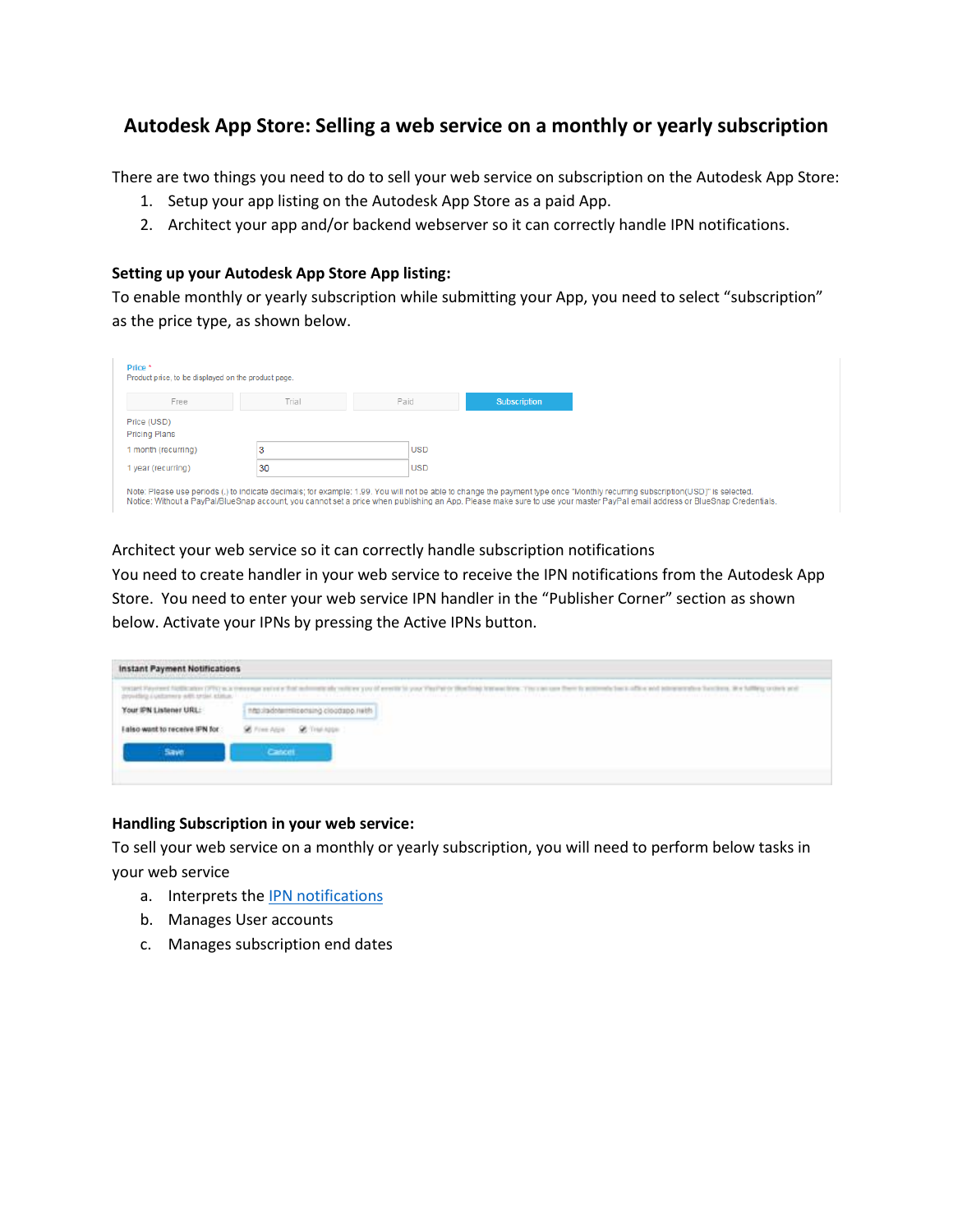

**Sample workflow of selling a web service on a monthly or yearly subscription:**

## 1. **User buys your App from the Autodesk App Store**

When a user buys your web service, the Autodesk App Store relays the IPN notification to your web service's IPN handler you registered during the App publishing workflow.

## 2. **Parse IPN data and create/edit user account**

Your web service will extract the information it needs from the IPN notification – e.g. email id, App name, subscription Id, payment Id, payment date.

You will generate a unique user id/password and send it to the user (who has purchased the service) in an email. Your web service will add a new entry to the database you use to store your user data. The data you store will include the user's email address, user id, password, and subscription end date.

## 3. **User sign-in to web service to use**

Once user receives the user id and password for the web service purchased, user logs-in to your web service and uses the service. Subscription end date stored in database is considered while allowing the user to use the web service.

#### 4. **User renews the subscription**

When a user renews their subscription to your App, the Autodesk App Store relays the renewal IPN notification to the web service's IPN handler. Your web service then extracts the information